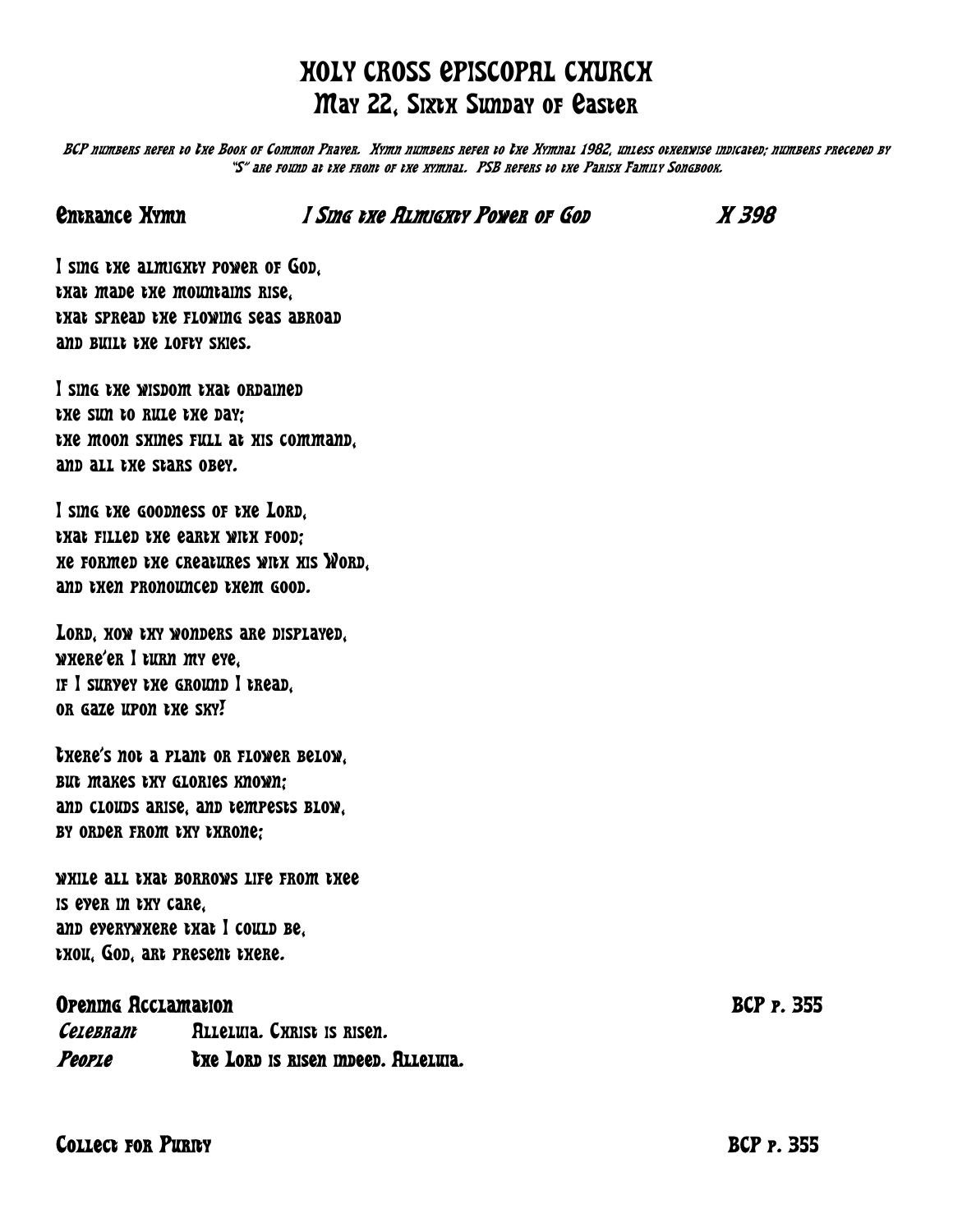Almighty God, to you all hearts are open, all desires known, and from you no secrets are hid: Cleanse the thoughts of our hearts by the inspiration of your Holy Spirit, that we may perfectly love you, and worthily magnify your holy Name; through Christ our Lord. Amen.

GLORY to GOD in the highest, and peace to his people on earth.

Lord God, heavenly King, almighty God and Father, we worship you, we give you thanks, we praise you for your glory.

Lord Jesus Cxrist, only Son of the Father, Lord God, Lamb of God, you take away the sin of the world: have mercy on us; you are seated at the right hand of the Father: receive our prayer.

For you alone are the Holy One, you alone are the Lord, you alone are the Most High, Jesus Cxrist, with the Holy Spirit, in the glory of God the Father. Amen.

## The Collect of the Day BCP p. 357

Celebrant the Lord be with you.

People And also with you. Celebrant Let us pray.

O God, you have prepared for those who love you such good things as surpass our understanding: Pour into our hearts such love towards you, that we, loving you in all things and above all things, may obtain your promises, which exceed all that we can desire; through Jesus Christ our Lord, who lives and reigns with you and the Holy Spirit, one God, for ever and ever. **Amen.** 

## **The First Reading Acts 16:9-15** The First Reading Acts 16:9-15

#### the people sit.

During the night Paul had a vision: there stood a man of Macedonia pleading with him and saying, "Come over to Macedonia and help us." When he had seen the vision, we immediately tried to cross over to Macedonia, being convinced that God had called us to proclaim the good news to them.

We set sail from troas and took a straight course to Samothrace, the following day to Neapolis, and from there to Philippi, which is a leading city of the district of Macedonia and a Roman colony. We remained in this city for some days. On the sabbath day we went outside the gate by the river, where we supposed there was a place of prayer; and we sat down and spoke to the women who had gathered there. A certain woman named Lydia, a worshiper of God, was listening to us; she was from the city of Thyatira and a dealer in purple cloth. The Lord opened her heart to listen eagerly to what was said by Paul. When she and her household were baptized, she urged us, saying, "If you have judged me to be faithful to the Lord, come and stay at my nome." And she prevailed upon us. Lector: the word of the Lord.

People: **Chanks be to God.** ŋ

## Psalm 67

# 2

## Gloria S 280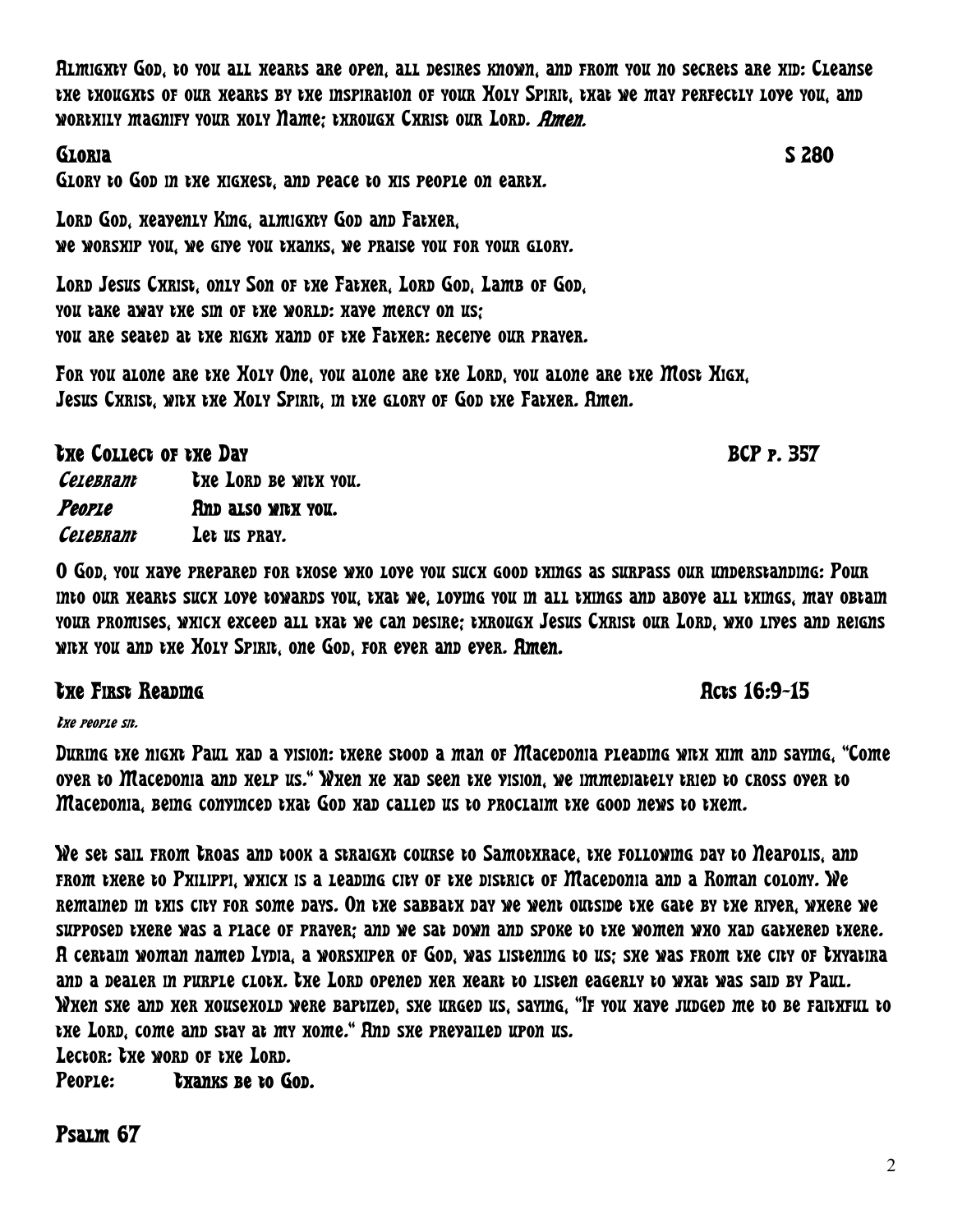1 May God be merciful to us and bless us, \* show us the light of his countenance and come to us.

2 Let your ways be known upon earth,  $*$ your saving health among all nations.

3 Let the peoples praise you, O God; \* let all the peoples praise you.

4 Let the nations be glad and sing for joy, \* FOR YOU JUDGE THE PEOPLES WITH EQUITY and guide all the nations upon earth.

5 Let the peoples praise you, O God; \* let all the peoples praise you.

6 the earth has brought forth her increase:  $*$ may God, our own God, give us his blessing.

7 May God give us his blessing, \* and may all the ends of the earth stand in awe of him.

## Second Reading Revelation 21:10, 22-22:5

In the spirit the angel carried me away to a great, high mountain and showed me the holy city Jerusalem coming down out of xeaven from God.

I saw no temple in the city, for its temple is the Lord God the Almighty and the Lamb. And the city has no need of sun or moon to shine on it, for the glory of God is its light, and its lamp is the Lamb. The nations will walk by its light, and the kings of the earth will bring their glory into it. Its gates will never be skut by day-- and there will be no night there. People will bring into it the glory and the honor of the nations. But nothing unclean will enter it, nor anyone who practices abomination or falsehood, but only those who are written in the Lamb's book of life.

Then the angel showed me the river of the water of life, bright as crystal, flowing from the throne of God and of the Lamb through the middle of the street of the city. On either side of the river is the tree of life with its twelve kinds of fruit, producing its fruit each month; and the leaves of the tree are for the healing of the nations. Nothing accursed will be found there any more. But the throne of God and of the Lamb will be in it, and his servants will worship him; they will see his face, and his name will be on their foreheads. And there will be no more night; they need no light of lamp or sun, for the Lord God will be their light, and they will reign forever and ever.

Lector: Hear what the Spirit is saying to God's people.

People: **Chanks be to God.**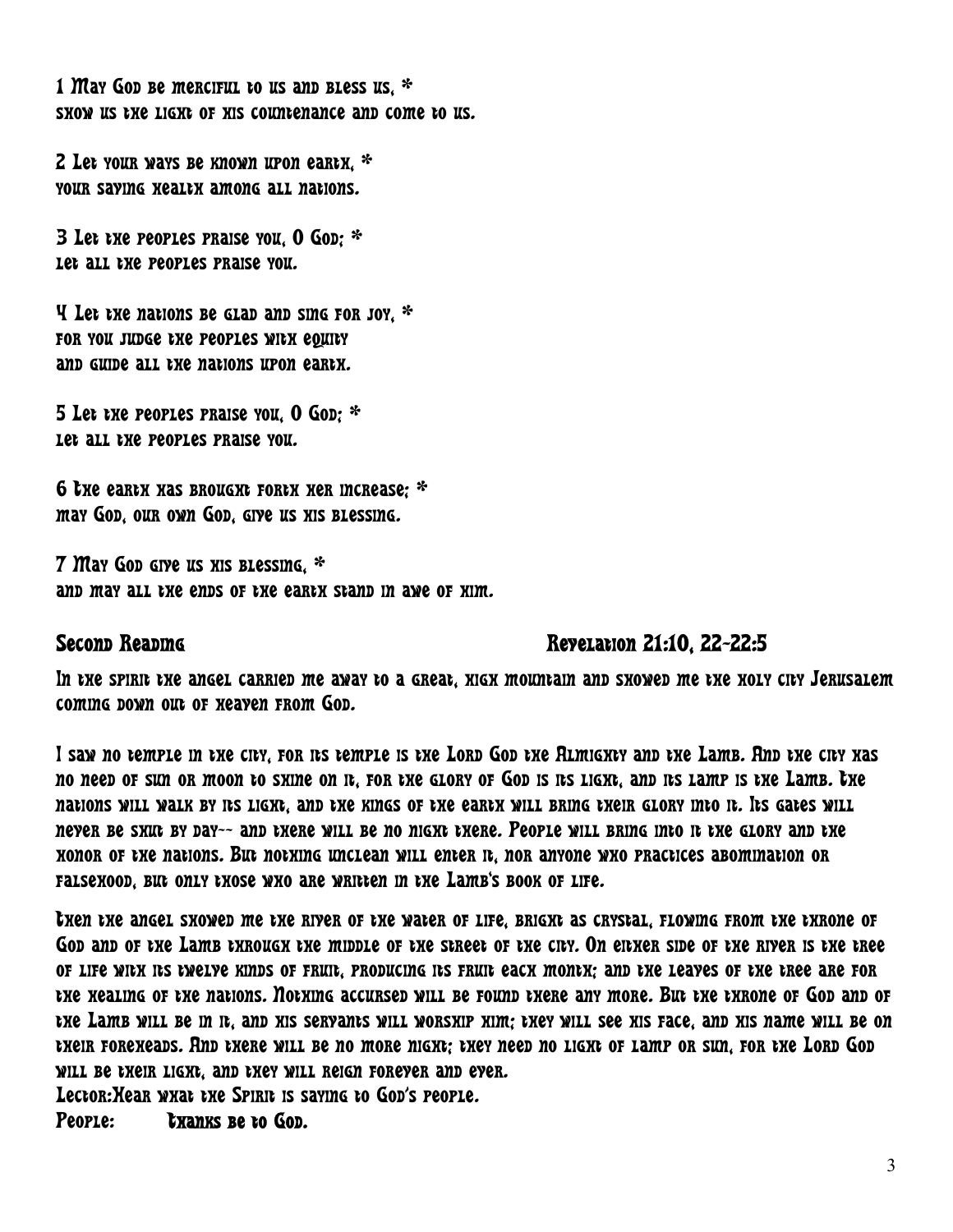### Sequence Hymn Sing, My Soul, His Wondrous Love H 467

Sing, my soul, his wondrous love, who, From yon bright throne above. Ever watchful o'er our race, Still to us extends his grace.

Heaven and earth by him were made; All is by his scepter swayed; What are we that he should show So mucy love to us below?

God, the merciful and good, BROUGHT US WITH THE SAVIOR'S BLOOD. And, to make salvation sure, Guides us by his Spirit pure.

Sing, my soul, adore his Name! Let **HIS GLORY BE they theme:** Praise him till he calls thee nome: trust his love for all to come.

THE GOSPEL John 14:23-29

Priest The Holy Gospel of our Lord Jesus Cxrist according to Joxn. People Glory to you, Lord Cxrist.

Jesus said to Judas (not Iscariot), "Those who love me will keep my word, and my Father will love them, and we will come to txem and make our home with them. Whoever does not love me does not keep my words; and the word that you hear is not mine, but is from the Father who sent me.

"I have said these things to you while I am still with you. But the Advocate, the Holy Spirit, whom the Father will send in my name, will teach you everything, and remind you of all that I have said to you. Peace I leave with you; my peace I give to you. I do not give to you as the world gives. Do not let your hearts be troubled, and do not let them be afraid. You heard me say to you, `I am going away, and I am coming to you.' If you loved me, you would rejoice that I am going to the Father, because the Father is greater than I. And now I have told you this before it occurs, so that when it does occur, you may believe."

Priest the Gospel of the Lord.

People Praise to you, Lord Cxrist.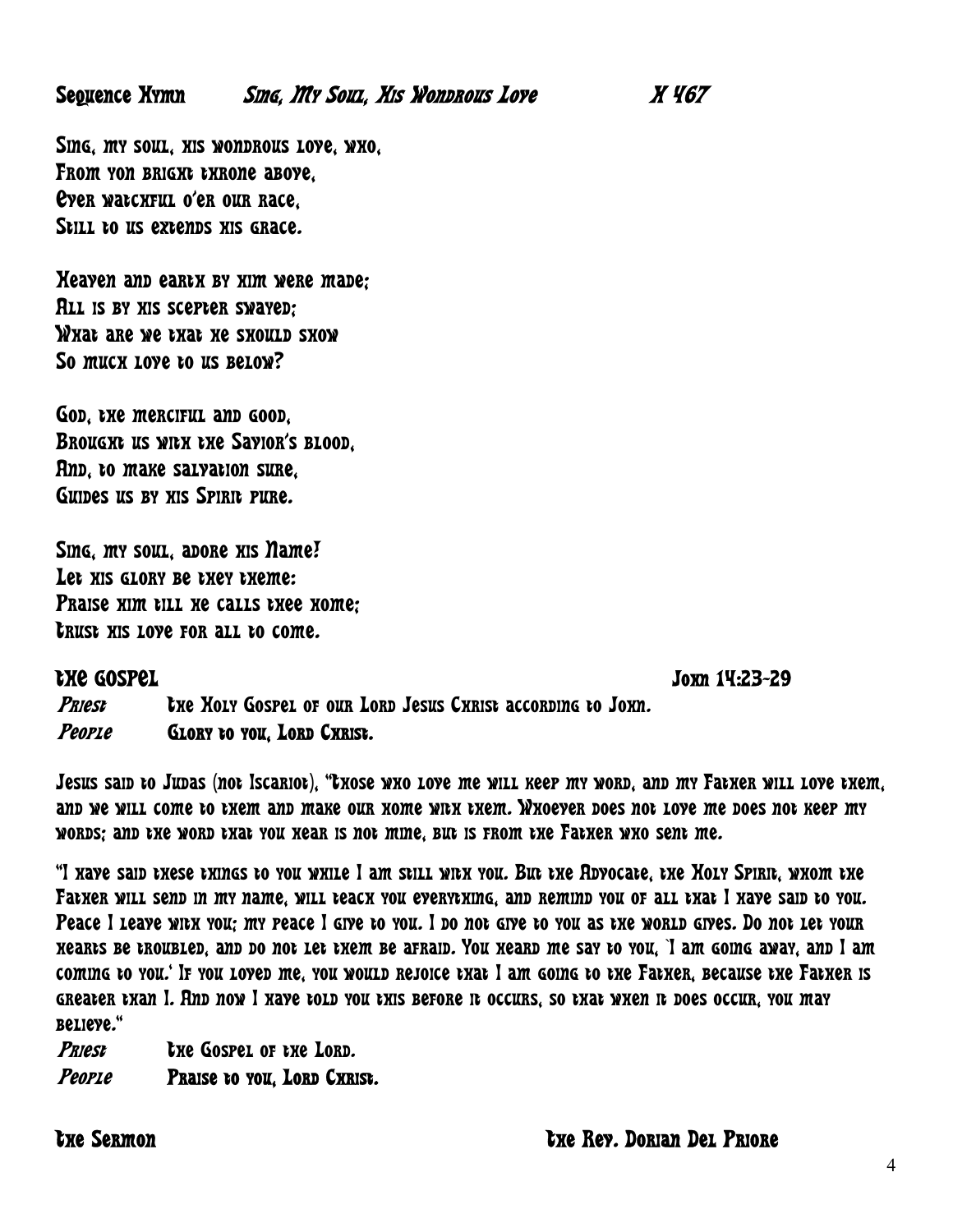## Nicene Creed

We believe in one God, the Father, the Almighty, maker of heaven and earth, of all that is, seen and unseen.

We believe in one Lord, Jesus Cxrist, the only Son of God, eternally begotten of the Father, God from God, Light from Light, true God from true God, begotten, not made, of one Being with the Father; through him all things were made. For us and for our salvation he came down from heaven, was incarnate of the Holy Spirit and the Virgin Mary and became truly human. For our sake he was crucified under Pontius Pilate; he suffered death and was buried. On the third day he rose again in accordance with the Scriptures; he ascended into heaven and is seated at the right hand of the Father. He will come again in glory to judge the living and the dead, and his kingdom will have no end.

We believe in the Holy Spirit, the Lord, the giver of life, who proceeds from the Father, who with the Father and the Son is worshiped and glorified, who has spoken through the prophets. We believe in one holy catholic and apostolic Church. We acknowledge one baptism for the forgiveness of sins. We look for the resurrection of the dead, and the life of the world to come. Amen.

### The Prayers of the People BCP p. 392

All remain standing.

In peace, we pray to you, Lord God.

Silence

For all people in their daily life and work:

For our families, friends, and neighbors, and for those who are alone.

For this community, the nation, and the world; For all who work for justice, freedom, and peace.

For the just and proper use of your creation;

For the victims of hunger, fear, injustice, and oppression.

For all who are in danger, sorrow, or any kind of trouble; For those who minister to the sick, the friendless, and the needy.

For the peace and unity of the Church of God;

For all who proclaim the Gospel, and all who seek the Cruth.

For Justin, the Archbishop of Canterbury; for Michael, our Presiding Bishop; for Daniel, our bishop; for Andrew, Dorsey, and Frank, our Bishops retired, and for all bishops and other ministers; For all who serve God in his Church.

For the special needs and concerns of this congregation.

Sitence. the People may ann their own petitions

Hear us, Lord; For your mercy is great.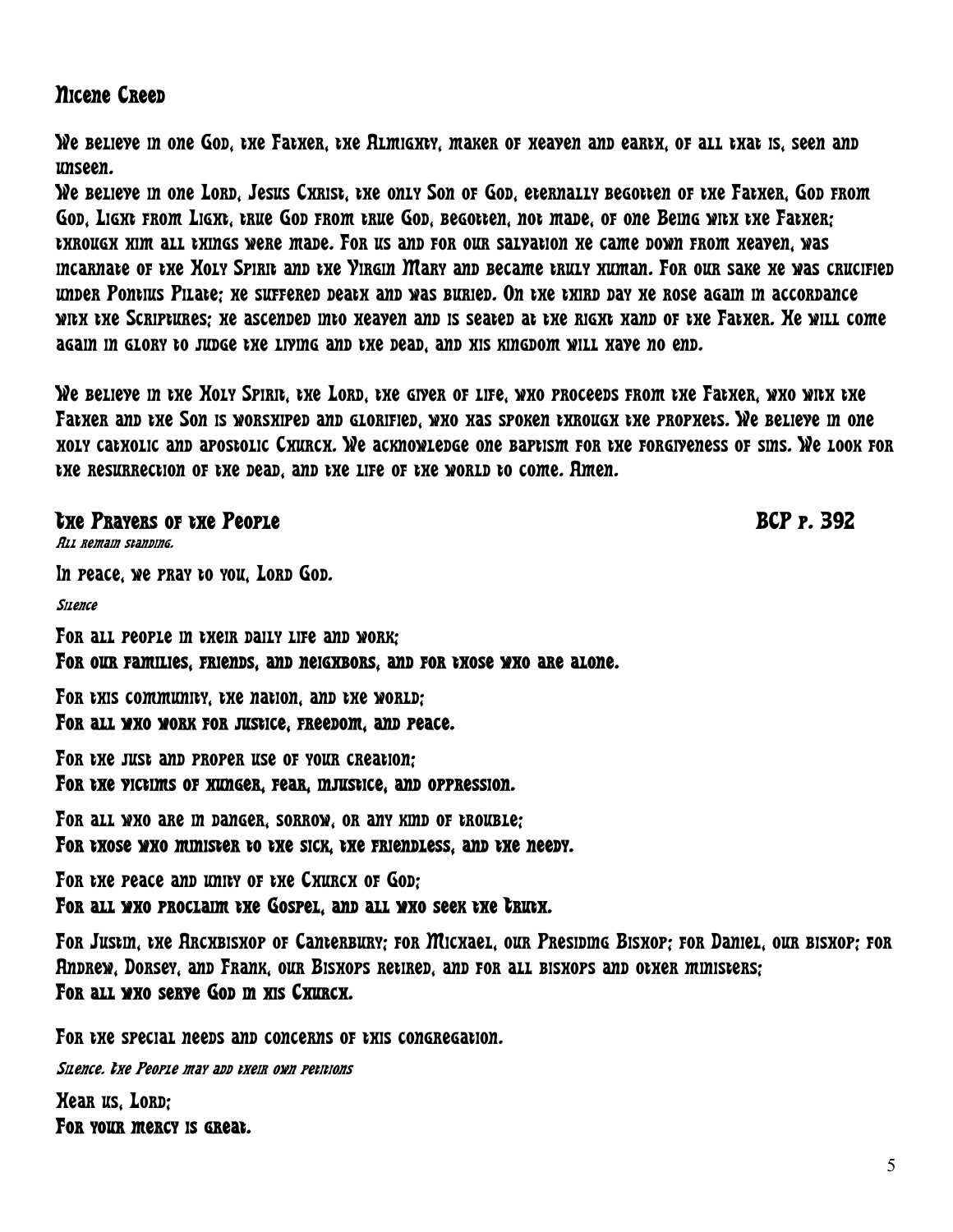We thank you, Lord, for all the blessings of this life.

Silence. the People may app their own thanksgivings

We will exalt you, O God our King; And praise your Name for ever and ever.

We pray for all who have died, that they may have a place in your eternal kingdom.

Sitence. the People may app their own petitions

Lord, let your loying-kindness be upon them;

Who put their trust in you.

Exe Celebrant concludes with an absolution or a suitable Collect.

#### Holy Cross Prayer

Almighty God, whose son was lifted high upon the cross that he might draw the whole world into his saving embrace: Bless, preserve, and nurture all your people, and especially the people of Holy Cross, that we may grow in you. Renew us by the power of your Holy Spirit that our love deepens, our faith is confirmed and our commitment to your service endures. Give us the power to offer you all we have, believing that you will bless it and make it an abundant offering to the world in your name. And as you transform our gifts O Lord, transform us. That we may become your disciples, who know Christ and make Him known. For it is in your name that we pray, Father, Son, and Holy Spirit, Amen.

### Figure 2012 and the Peace BCP p. 360

| Celebrant | the peace of the LORD Be always with you. |
|-----------|-------------------------------------------|
| People    | Rnd also with you.                        |

#### Welcome and Announcements

#### **OFFEREORY**

### How Great Is Our God

the Splendor of the King. clothed in majesty, Let all the earth rejoice. all the earth rejoice.

He wraps Himself in light and darkness tries to kide and trembles at His voice, trembles at His voice.

How great is our God, sing with me How great is our God, and all will see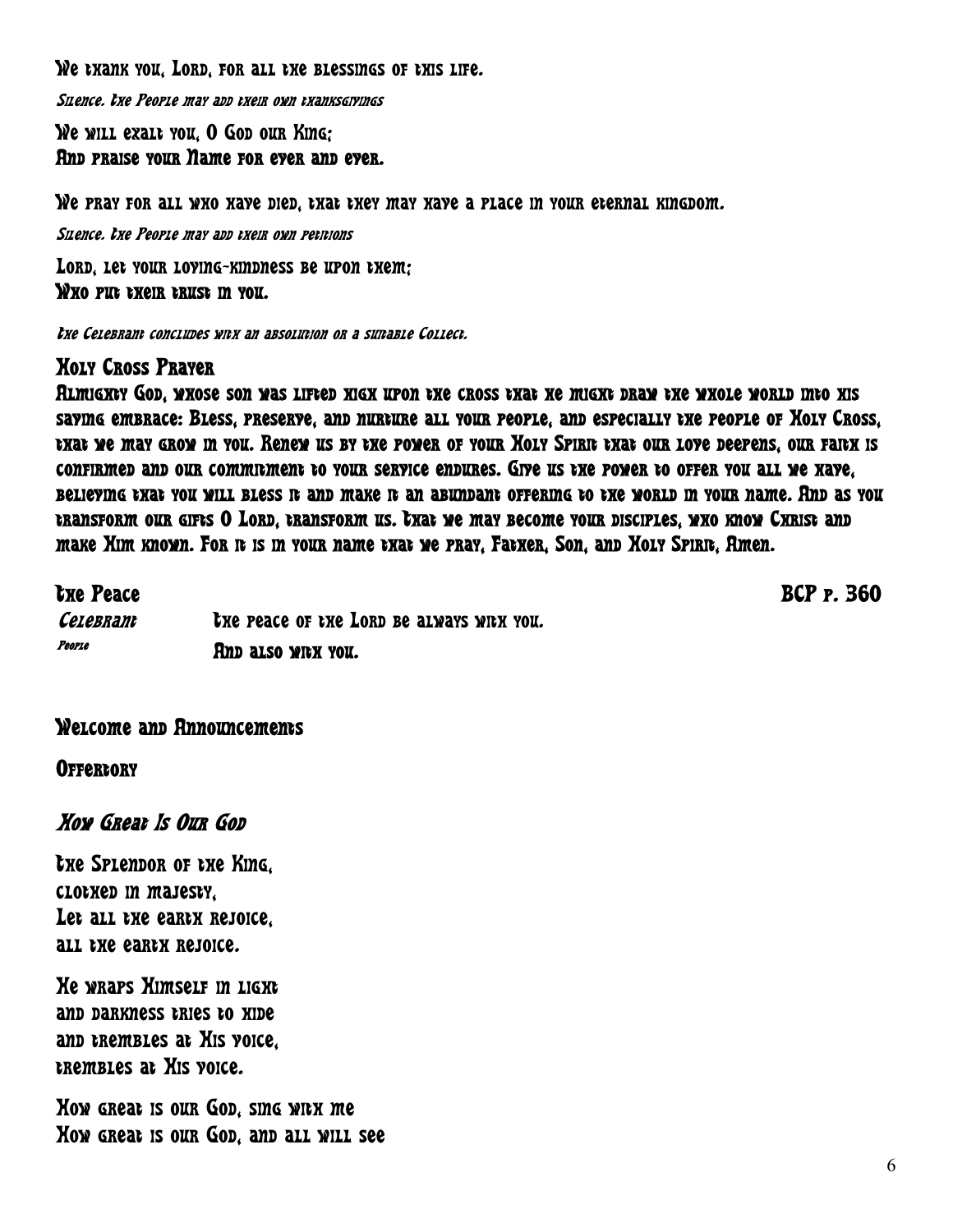How great, how great is our God.

Age to age He stands, and time is in His xands. Beginning and the End. Beginning and the End.

txe Godxead, txree in One; Father, Spirit, Son. the Lion and the Lamb. Lion and the Lamb.

How great is our God, sing with me How great is our God, and all will see How great, how great is our God.

Name above all names, worthy of all praise, My heart will sing how great is our God. (Repeat)

How great is our God, sing with me How great is our God, and all will see How great, how great is our God.

### **The Great Thanksgiving: Eucharistic Prayer B Page 967**

Celebrant the Lord be with you.

People And also with you. Celebrant Lift up your *xearts*. People We lift them to the Lord.

Celebrant Let us give thanks to the Lord our God.

People It is right to give him thanks and praise.

It is right, and a good and joyful thing, always and everywhere to give thanks to you, Father Almighty, Creator of heaven and earth. But chiefly are we bound to praise you for the glorious resurrection of your Son Jesus Christ our Lord; for he is the true Paschal Lamb, who sacrificed for us, and has taken away the sin of the world. By his death he has destroyed death, and by his rising to life again he has won for us everlasting life.

Sanctus PSB 94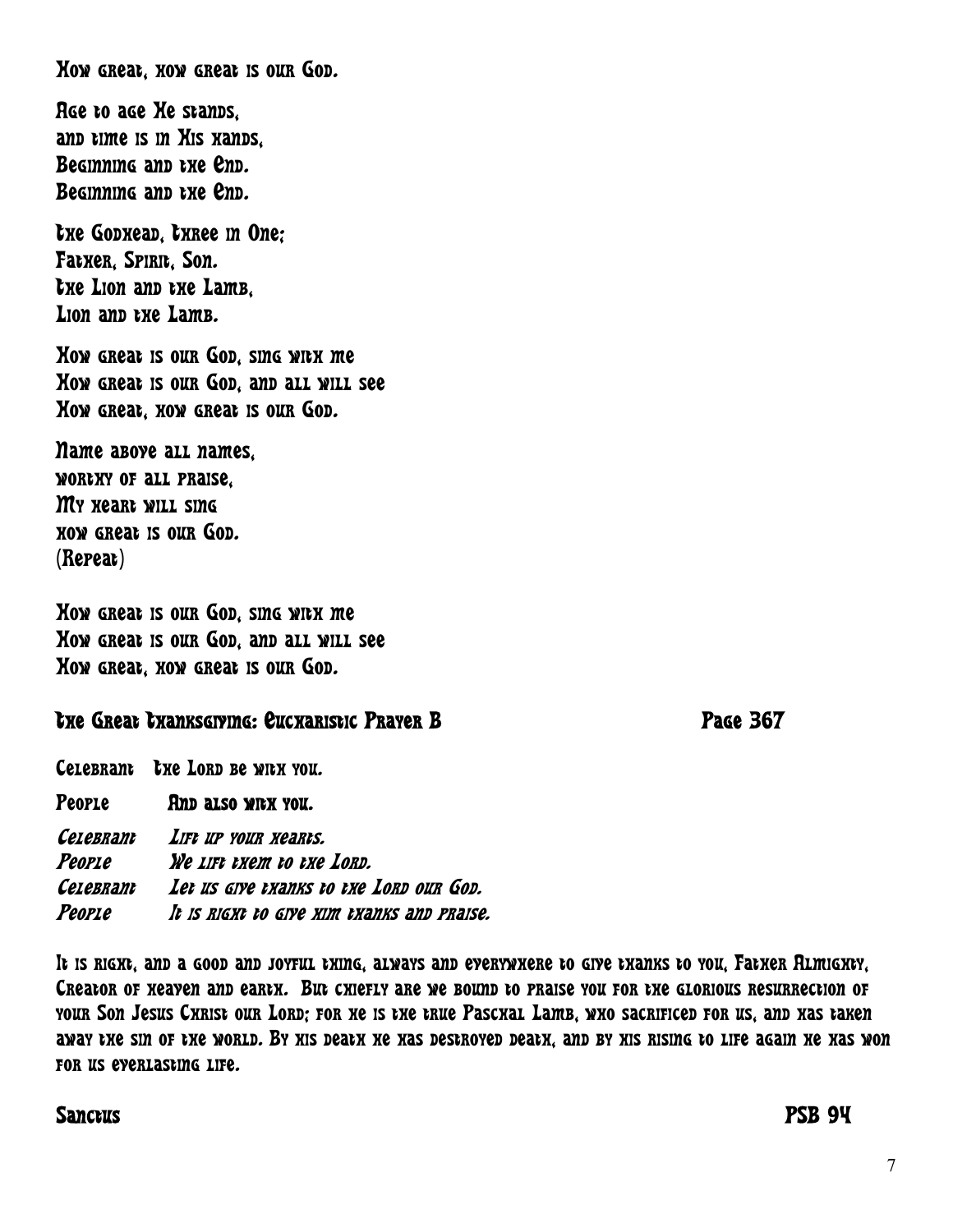Holy, holy, holy Lord, God of power and might, Heaven and earth are full of your glory. Hosanna in the highest. Blessed is he who comes in the name of the Lord. Hosanna in the highest.

#### Please remain standing, as you are able. the Celebrant continues

We give thanks to you, O God, for the goodness and love which you have made known to us in creation; in the calling of Israel to be your people; in your Word spoken through the prophets; and above all in the Word made flesh, Jesus, your Son. For in these last days you sent him to be incarnate from the Virgin Mary, to be the Savior and Redeemer of the world. In him, you have delivered us from evil, and made us worthy to stand before you. In him, you have brought us out of error into truth, out of sin into righteousness, out of death into life.

At the following words concerning the bread, the Celebrant is to hold it, or to lay a hand upon it; and at the words concerning the cup, to hold or place a hand upon the cup and any other vessel containing wine to be consecrated.

On the night before he died for us, our Lord Jesus Christ took bread; and when he had given thanks to you, he broke it, and gave it to his disciples, and said, "Take, eat: This is my Body, which is given for you. Do this for the remembrance of me."

After supper he took the cup of wine; and when he had given thanks, he gave it to them, and said, "Drink this, all of you: this is my Blood of the new Covenant, which is shed for you and for many for the forgiveness of sins. Whenever you drink it, do this for the remembrance of me."

therefore, according to his command, O Father,

Celebrant and People

We remember his death. We proclaim his resurrection. We await his coming in glory;

the Celebrant continues

And we offer our sacrifice of praise and thanksgiving to you, O Lord of all; presenting to you, from your creation, this bread and this wine.

We pray you, gracious God, to send your Holy Spirit upon these gifts that they may be the Sacrament of the Body of Cxrist and his Blood of the new Covenant. Unite us to your Son in his sacrifice, that we may be acceptable through him, being sanctified by the Holy Spirit. In the fullness of time, put all things in subjection under your Christ, and bring us to that heavenly country where, with [ and] all your saints, we may enter the everlasting heritage of your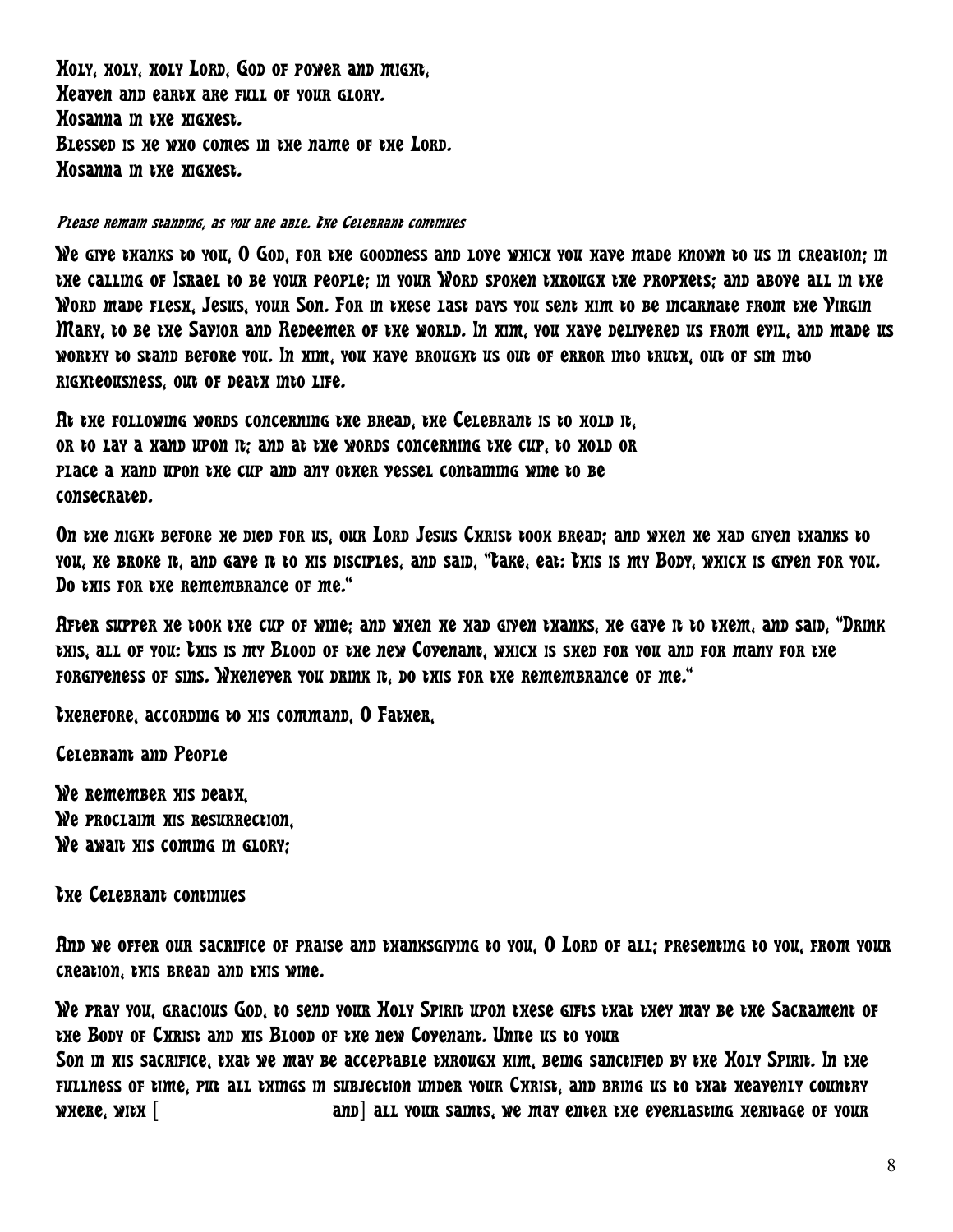sons and daugkters; through Jesus Christ our Lord, the firstborn of all creation, the head of the CHURCH, and the author of our salvation.

By kim, and with him, and in him, in the unity of the Holy Spirit all honor and glory is yours, Almighty Father, now and for ever. AMEN.

#### **The Lord's Prayer BCP p. 364**

As our Savior Christ has taught us, we now pray,

People and Celebrant

OUR Father in *xeaven*. hallowed be your Name, your kingdom come, your will be done, on earth as in heaven. Give us today our daily bread. Forgive us our sins as we forgive those who sin against us. Save us **from the time of trial** and deliver us from evil. For the kingdom, the power, and the glory are yours, now and forever. Amen.

## the Breaking of the Bread

### Fraction

Alleluia, alleluia, alleluia.

CHRIST OUR PASSOVER IS SACRIFICED FOR US:

therefore let us keep the feast.

Alleluia, alleluia, alleluia.

#### **Invitation**

the Celebrant says

the Gifts of God for the People of God.

### COMMUNION OF THE PEOPLE

All are invited to join the Parish family at the altar rail and to receive the Sacrament; if you do not desire to receive the Sacrament, you are invited to come forward to receive a blessing (please indicate you desire a blessing by crossing your arms over your chest).

Gluten free communion is available upon request. Please let the Priest know at the rail.

## Communion Songs

S 154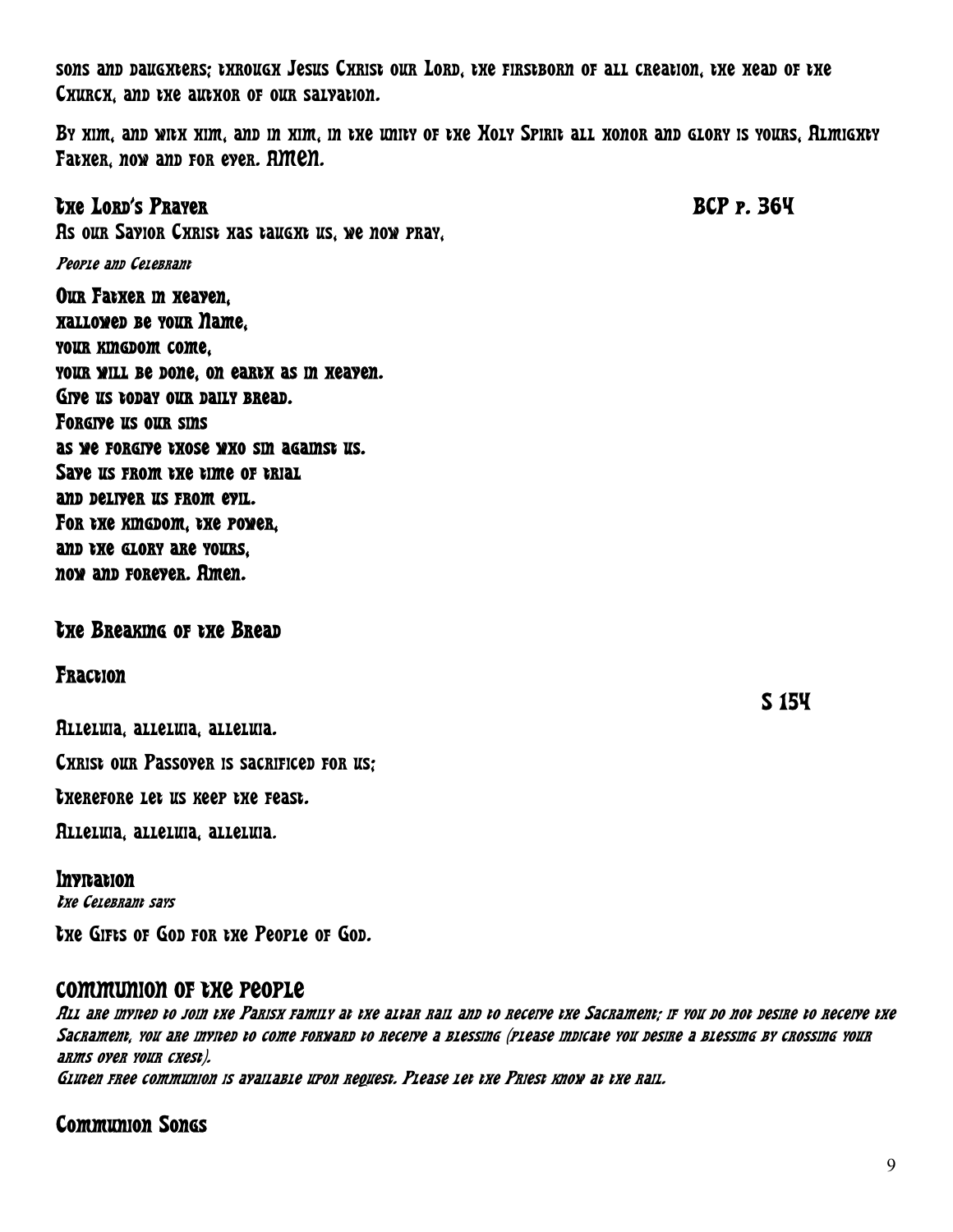#### Open the eyes of My Heart, Lord Paul Balocke

Open the eyes of my heart, Lord Open the eyes of my heart I want to see You I want to see You

Open the eyes of my heart, Lord Open the eyes of my **xeart** I want to see You I want to see You

to see You xigx and Lifted up SXINING IN the light of Your glory Pour out Your power and love As we sing holy, holy, holy

Open the eyes of my heart, Lord Open the eyes of my heart I want to see You I want to see You

Open the eyes of my heart, Lord Open the eyes of my **xeart** I want to see You I want to see You

to see You xigx and lifted up SXINING IN the light of Your glory Pour out Your power and love As we sing holy, holy, holy

Holy, holy, holy Holy, holy, holy Holy, **Holy**, **Holy** I want to see You

Holy, **Holy**, **Holy** Holy, holy, holy Holy, holy, holy I want to see You

## **Here I Am to WORSKIP**

*Erm Xusxes* LIGHT OF THE WORLD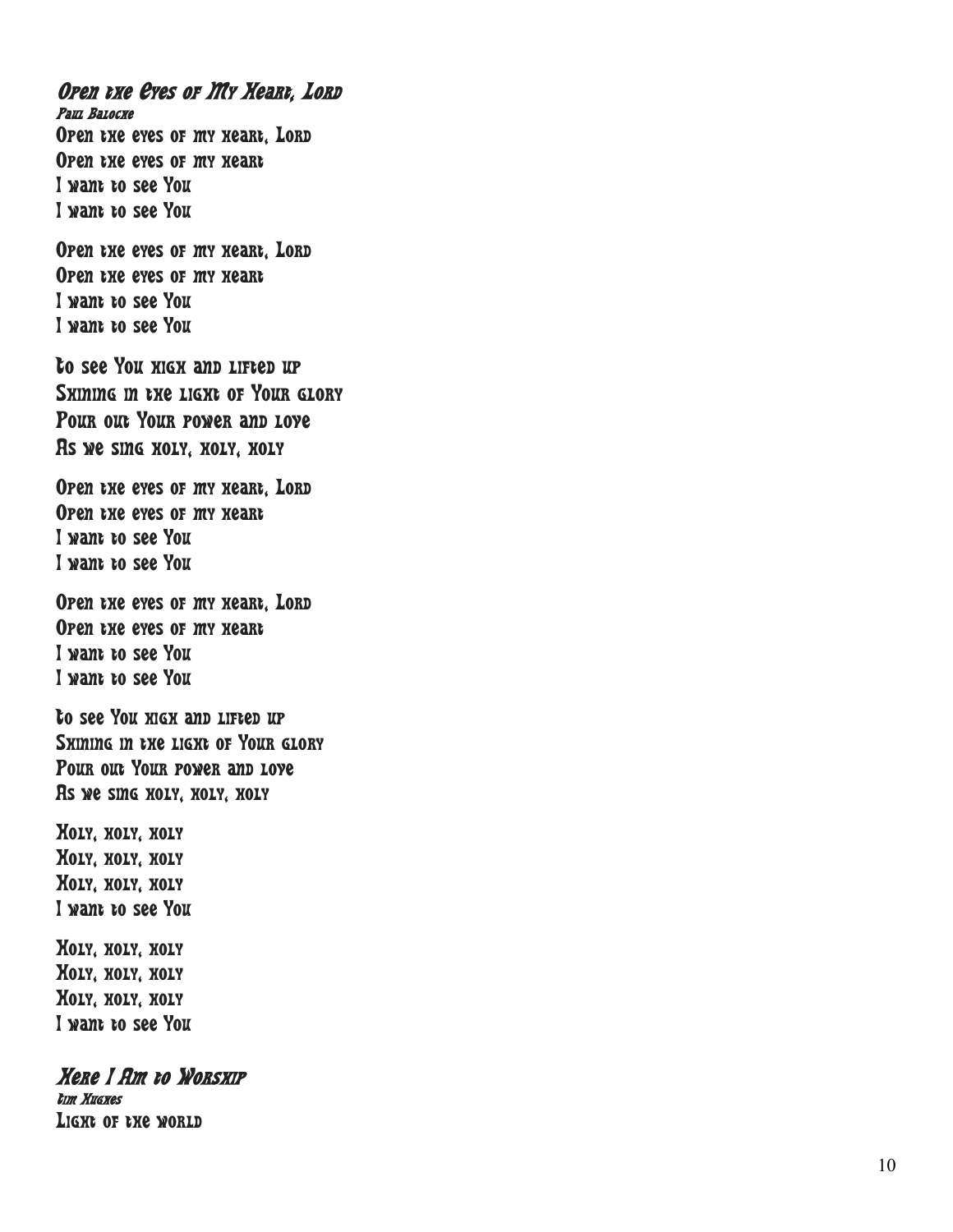You stepped down into darkness Opened my eyes let me see

Beauty that mape this heart adore You Hope of a life spent with You

Here I am to worship Here I am to bow down Here I am to say that You're my God

You're altogether lovely altogether worthy Altogether wonderful to me

King of all days oh so highly exalted Glorious in heaven above

Humbly You came to the earth You created All for love's sake became poor

Here I am to worship Here I am to bow down Here I am to say that You're my God

Here I am to worship Here I am to bow down Here I am to say that You're my God

You're altogether lovely altogether worthy Altogether wonderful to me

And I'll never know how much it cost To see my sin upon that cross

I'll never know how much it cost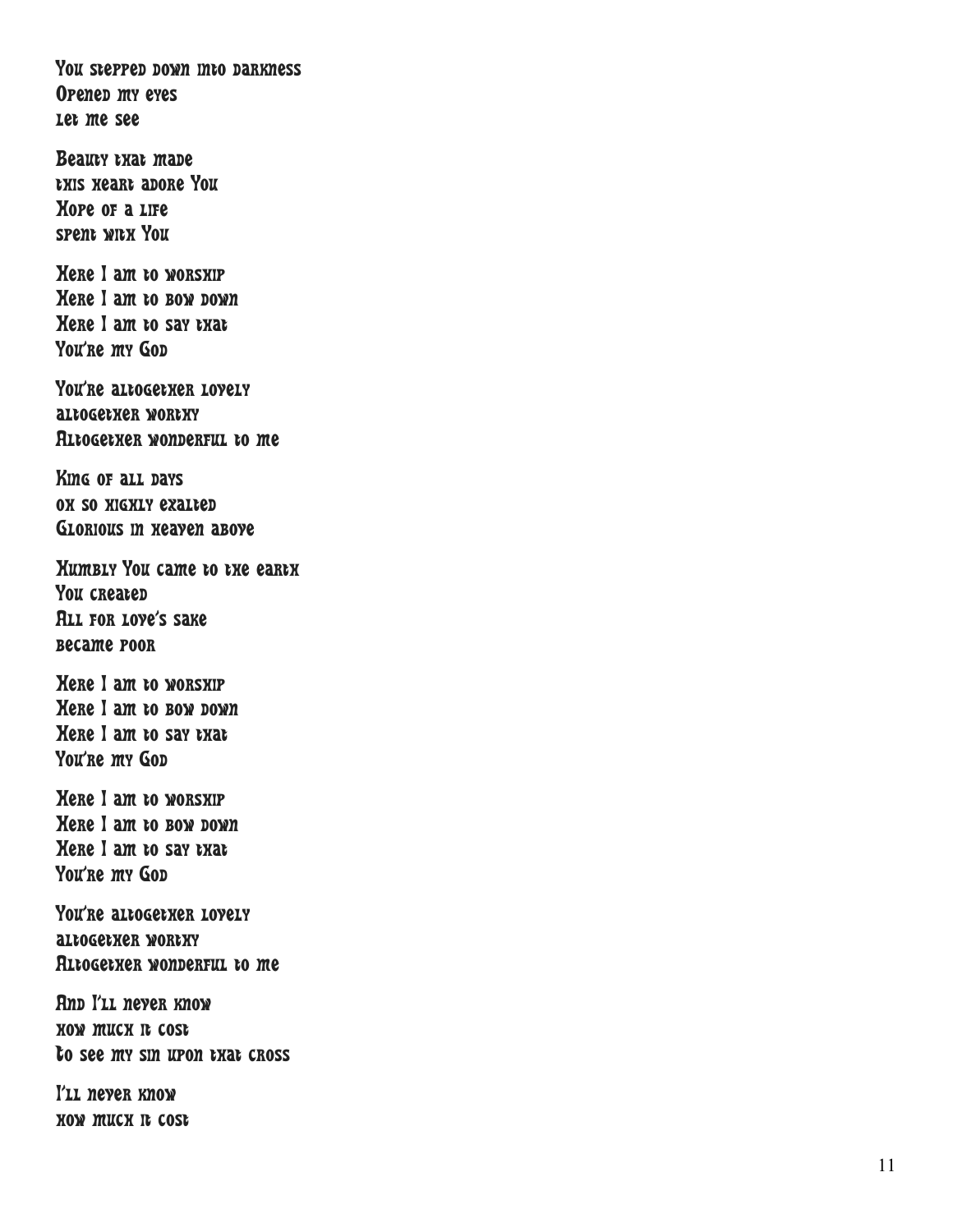to see my sin upon that cross

I'll never know how much it cost to see my sin upon that cross

I'll never know how much it cost to see my sin upon that cross

Here I am to worship Here I am to bow down Here I am to say that You're my God

You're altogether Loyely altogether worthy Altogether wonderful to me

Here I am to worship Here I am to bow down Here I am to say that You're my God

You're altogether lovely altogether worthy Altogether wonderful to me CCLI 937835 + Streaming 20621604

### Post-Communion Prayer

After Communion, the Celebrant says

Let us **PRay**.

Celebrant and People

God of abundance, you have fed us with the bread of life and cup of salvation; you have united us with Christ and one another: and you have made us one with all your people in heaven and on earth. Now send us forth in the power of your Spirit, that we may proclaim your redeeming love to the world and continue for ever in the risen life of Christ our Savior. Amen.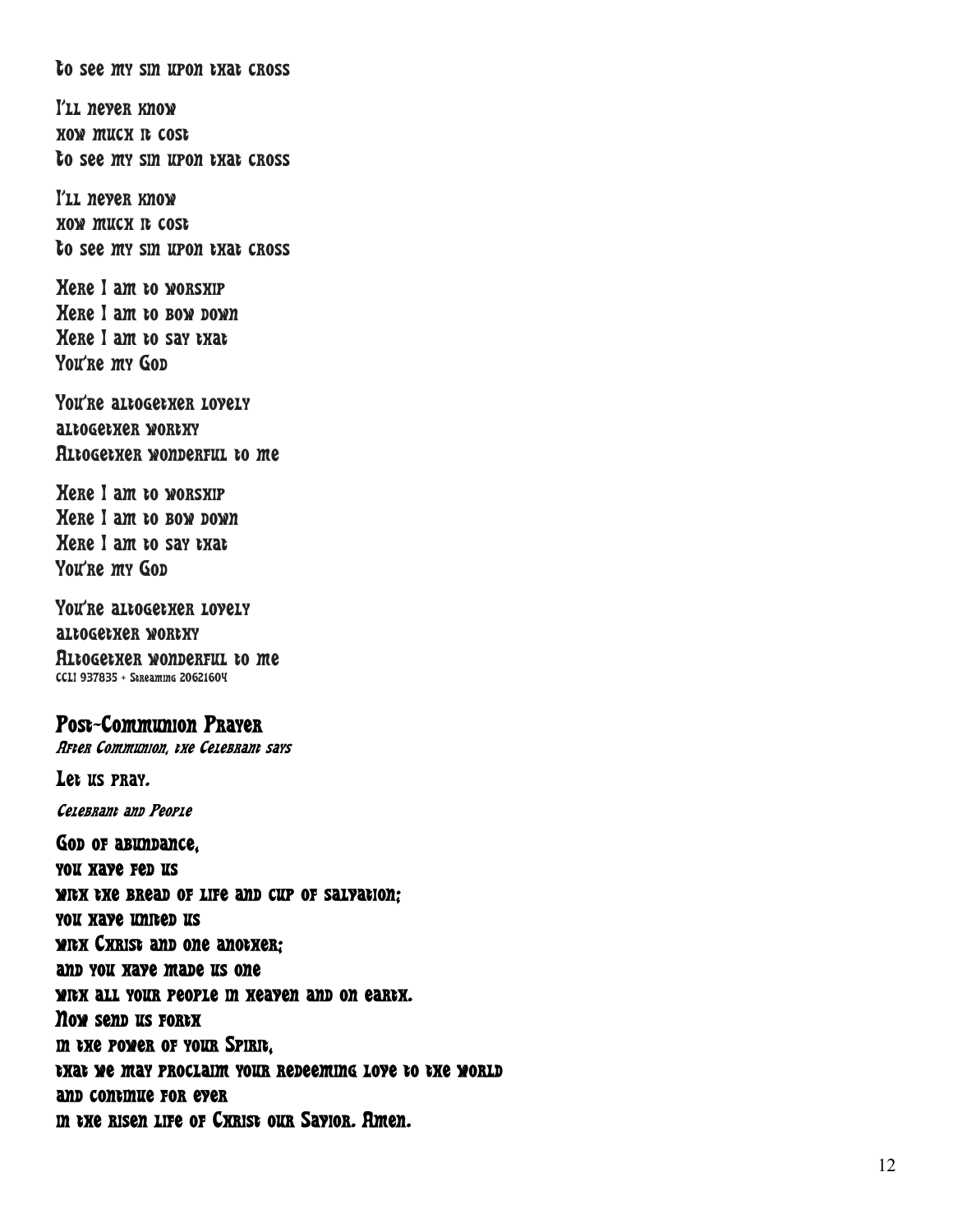### Blessing

the Priest blesses the people, saying

May RLMIGXEY GOD, WHO HAS REDEEMED US and made us his children EXROUGH ENE RESURRECTION OF HIS SON our Lord, bestow upon you the riches of his blessing. Amen.

May God, who through the water of baptism has raised us from sin into newness of life, make you holy and worthy to be united with Christ for ever. Amen.

May God, who has brought us out of bondage to sin into true and lasting freedom in the Redeemer, bring you to your eternal inxeritance. Amen.

And the blessing of God Almighty, the Father, the Son, and the Holy Spirit, be upon you and remain with you for ever. Amen.

### Concluding Processional

#### Blessed Be Your Name Matt Redman

Blessed be Your name In the land that is plentiful WHERE YOUR SEREAMS OF abundance flow Blessed by Your name

Blessed be Your name When I'm found in the desert place LYOUGY I WALK EXROUGH the wilderness Blessed by Your name

Every blessing You pour out I'll turn back to praise When the darkness closes in Lord SEILL I WILL SAY

Blessed be the name of the Lord Blessed be Your name Blessed be the name of the Lord Blessed be Your glorious name

Blessed be Your name When the sun's shining down on me When the world's all as it